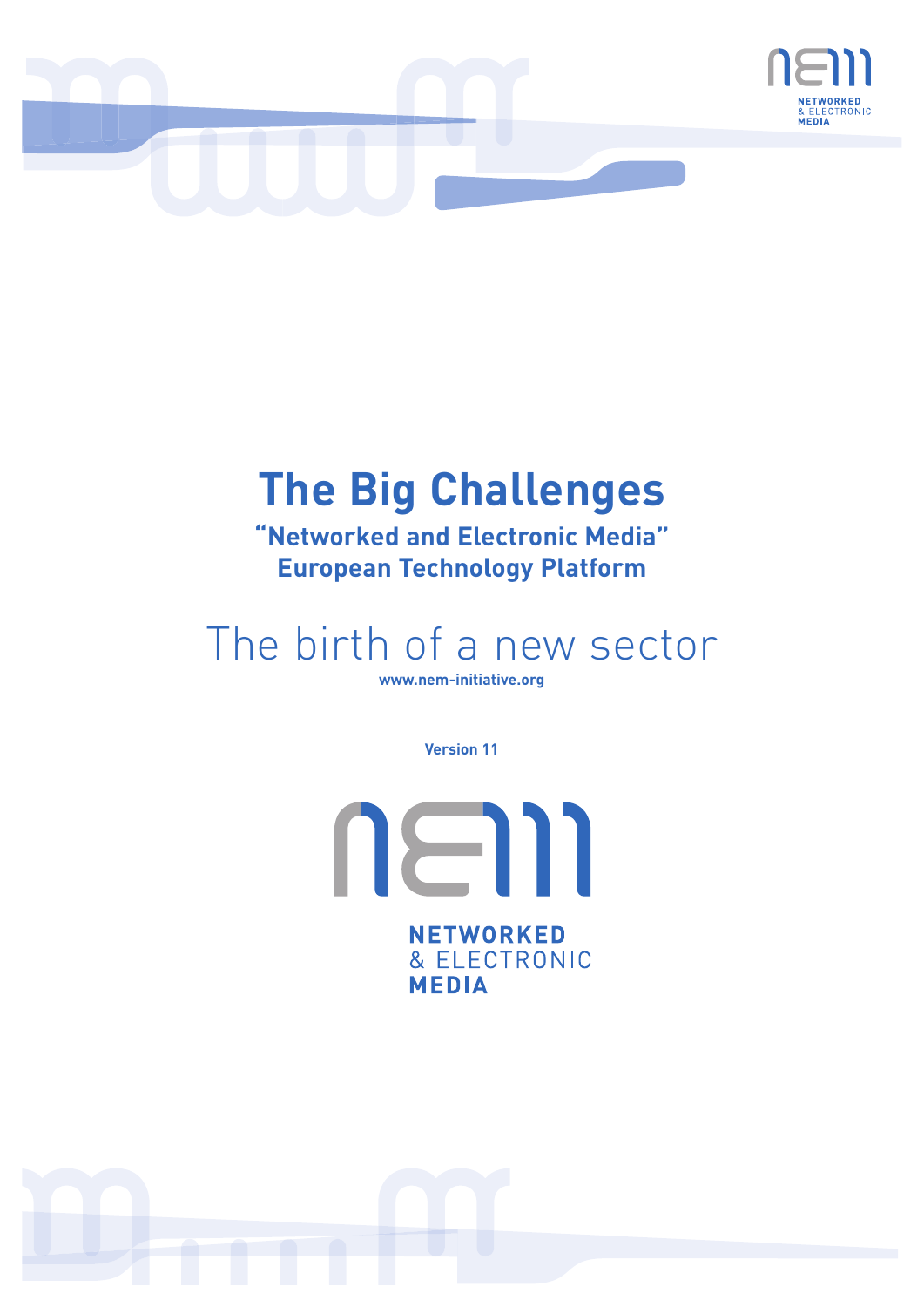

# 1. NEM IN THE WORLD

**The main objective of the Networked and Electronic Media (NEM) Technology Platform is to foster the development and introduction of novel audiovisual and multimedia broadband services and applications to benefit European citizens and enterprises.** 

The NEM Technology Platform focuses on an innovative mix of media forms, delivered seamlessly over technologically transparent networks, to improve the quality, enjoyment and value of life. NEM represents the convergence of existing and new technologies, including broadband, mobile and new media across all Information Communication Technology (ICT) sectors, to create a new and exciting era of advanced personalised services.

NEM is an industry-led initiative to promote and direct the large-scale initiatives needed to accelerate the pace of innovation and the rate of technology evolution, so as to position the European Industry at the forefront of global technology markets, and give users an abundance of value-added services and applications to choose from for achieving optimal benefits for all. All these efforts take into account the evolution from home and office environments towards broadband extended home and office environments.

## **NEM is the forum for industry and academia:**

- To share visions for future research and development
- To develop a common strategic research agenda.

The NEM domain addresses all aspects of the media services lifecycle from content creation (by professionals and increasingly by individual citizens) to the delivery and utilization of innovative networked and electronic media services and applications.

The NEM domain provides compelling opportunities for economic growth and the well-being of European citizens. As the total ICT market currently represents about 8% of European GDP, the commercial potential of the NEM sector is a key contributor to the economic development of Europe. The NEM sector contributes to crucial developments and improvements that benefit society at large: technological developments offer new services to enrich culture, education, health services and assisted living. The European media and related industries are significant economic players in their respective arenas. Over the next 15 years the converged NEM domain has the potential to become the largest economic influencer in Europe.

NEM is one of the most important pillars of the Seventh Framework program. Its effort is focused on producing concrete R&D results to ensure commercial continuity, strengthen the scientific and technological bases of the European Community, and to empower the European NEM industry to compete in the global marketplace.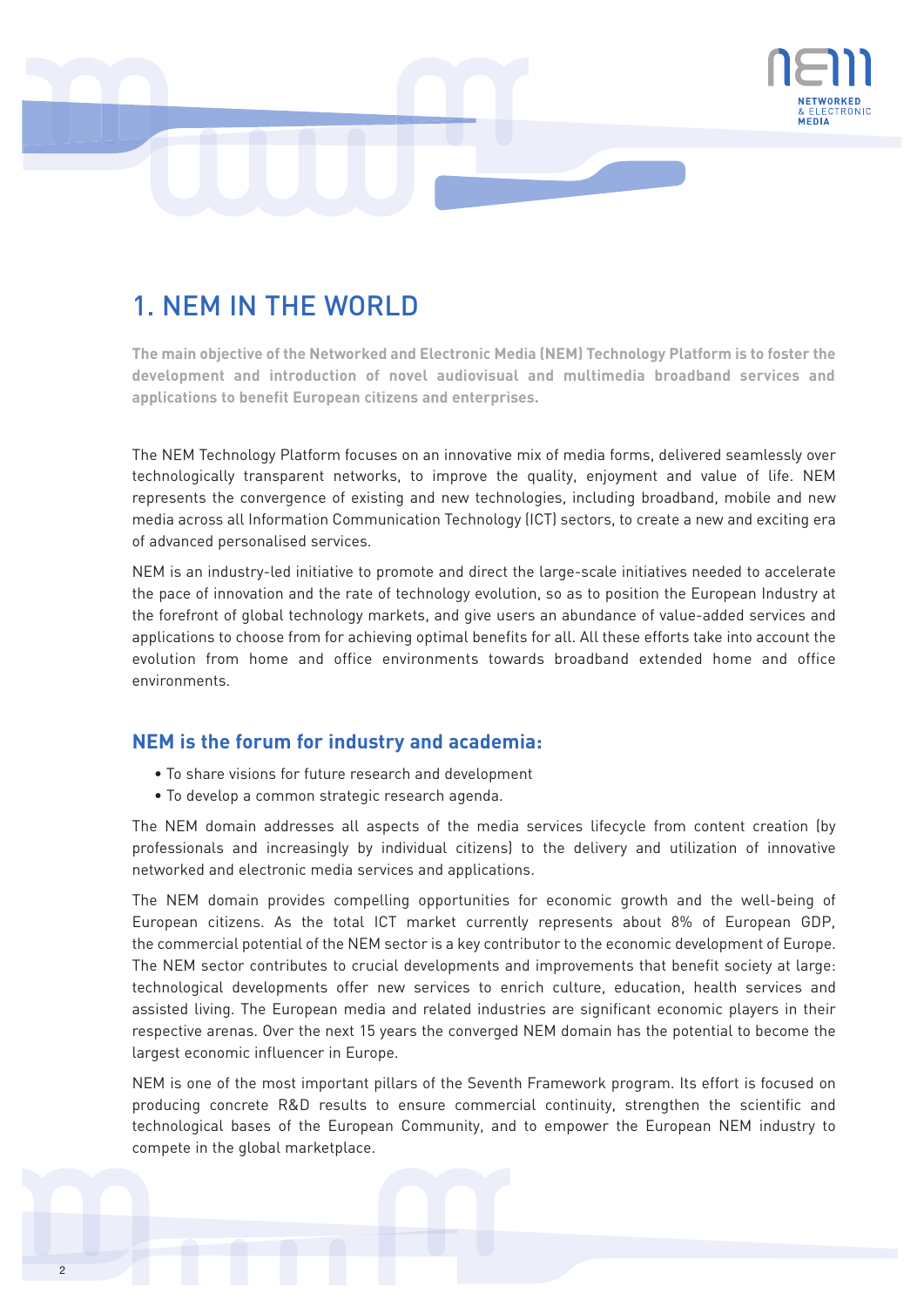

# 2. THE FIVE CHALLENGES

In the NEM vision statement for the 2015 horizon and beyond<sup>(1)</sup>. Its goals have been defined: The NEM **Strategic Research Agenda (SRA) identifies the key technologies and research domains that need to be addressed to achieve these goals. The SRA identifies five big challenges on which NEM should focus investments and commit R&D efforts in the coming years:**

- To create interoperable network infrastructures that enable seamless multimedia networking
- To empower end-users by putting the user first
- To promote "electronic content from all to all"
- To merge the various media and content formats
- To develop new middleware for media applications

In the coming sections, more detailed information will be provided about the scope of each challenge and related activities. Investment levels are estimated at 3,5 billions  $\epsilon$  for the period 2007 - 2013.



## **2.1. To create interoperable network infrastructures that enable seamless multimedia networking**

**This challenge requires the following activities:**

#### 2.1.1 Converging telecom, broadcast and home networks

For the end-user, fixed networks, wireless networks, broadcast networks and home networks do not work together easily. By implementing the

NEM vision, services will be delivered seamlessly, irrespective of the underlying network, infrastructure or end-user environment (home, car, office). This approach will leverage the opportunity to develop new network architectures that support self-adapting services which are capable of managing application layers.

As network operators cope with increasingly complex networks of operation due to network and terminal diversity, growing session (traffic) volume, and evolving business relations, the novel network architecture needs to maintain a high-level knowledge of the network usage and behaviour beyond what is available in today's' network control and management systems.

(1) See http://nem-initiative.org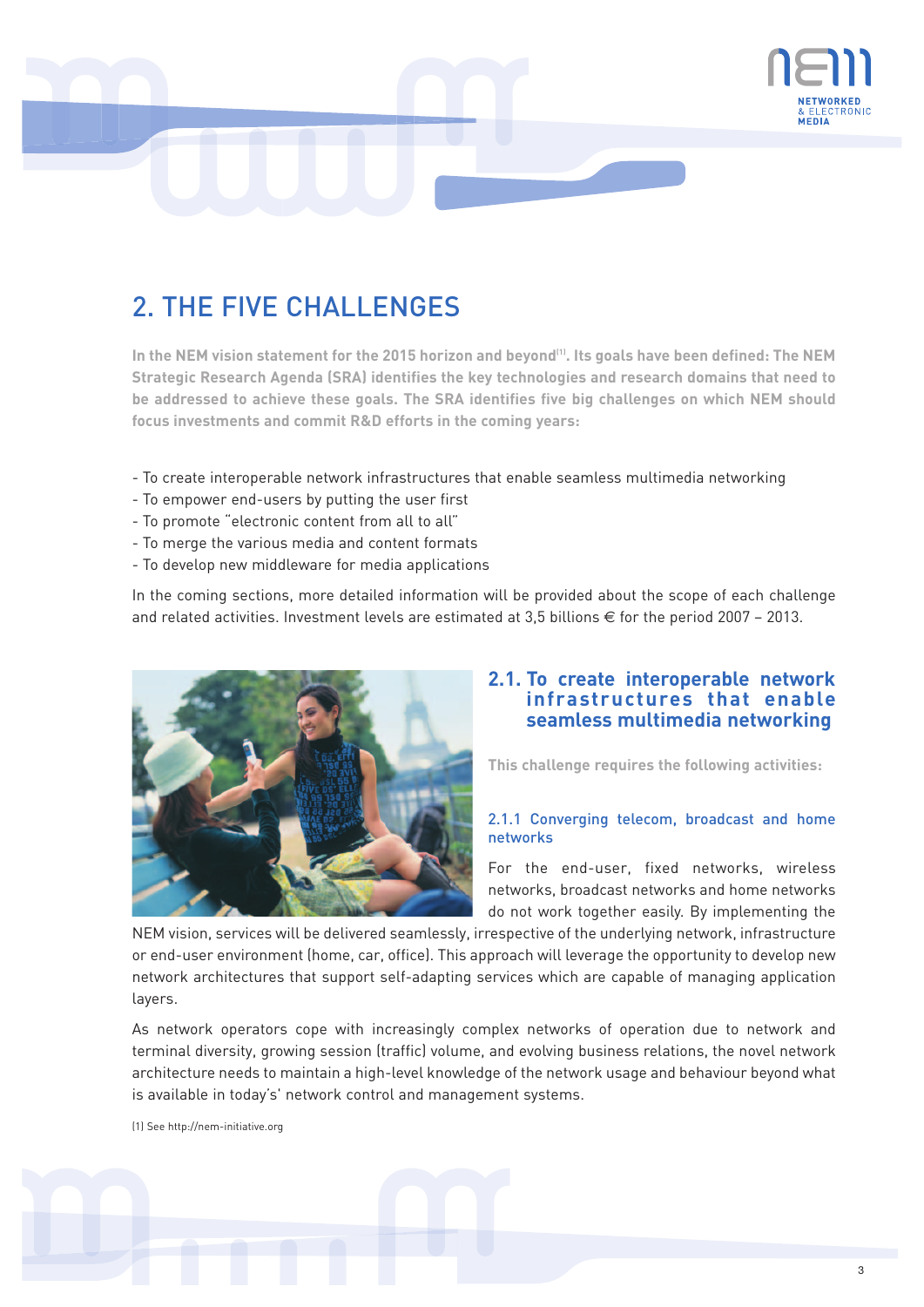

#### 2.1.2 Development of terminals that adapt to various networks

Currently, each network needs its own terminal. These terminals are becoming more and more complex in order to manage the many new media formats and applications that are being developed. The result is poor or no interoperability. NEM's objective is to solve this issue by developing open source technologies and interfaces that share resources and use common enablers (media format, metadata scheme, user interface, identification of users and their needs).

## **2.2 To empower end-users by putting the user first**

**Consumers are not interested in networks but in the services the networks can supply. NEM will provide innovative services and applications with the complexity hidden from the user. This challenge requires the following activities:**



#### 2.2.1 Development of new applications mixing media and communication

Currently, person-to-person communications (Video conference, VoIP, Mobile) are distinct and separate from media content delivery. The challenge is to achieve interoperability between personal communication and simultaneous sharing of multimedia content (for instance, TV, video, music, and photos).

#### 2.2.2 Supporting end-users with content creation processes and personal content management.

At present, users cannot create, manage and share multimedia digital content from various sources as easily as they can manipulate text (with word processors and email). Intuitive end-user applications and pervasive end-user services will require interoperable systems and tools coupled with easy and sensible human interfaces that facilitate creation, enrichment, sharing and consumption of multimedia content and adapt to individual user needs.

#### 2.2.3 Quality of Service from the end-user perspective

Operators currently measure 'Quality of Service' in network terms such as bit-error ratio and maximum throughput. However, what the user perceives is a service or application that works under well known quality levels. Operators need to use techniques such as behavioural modelling and channel prediction to educate users as to what they can do to make their applications work within the parameters of the network that is actually available.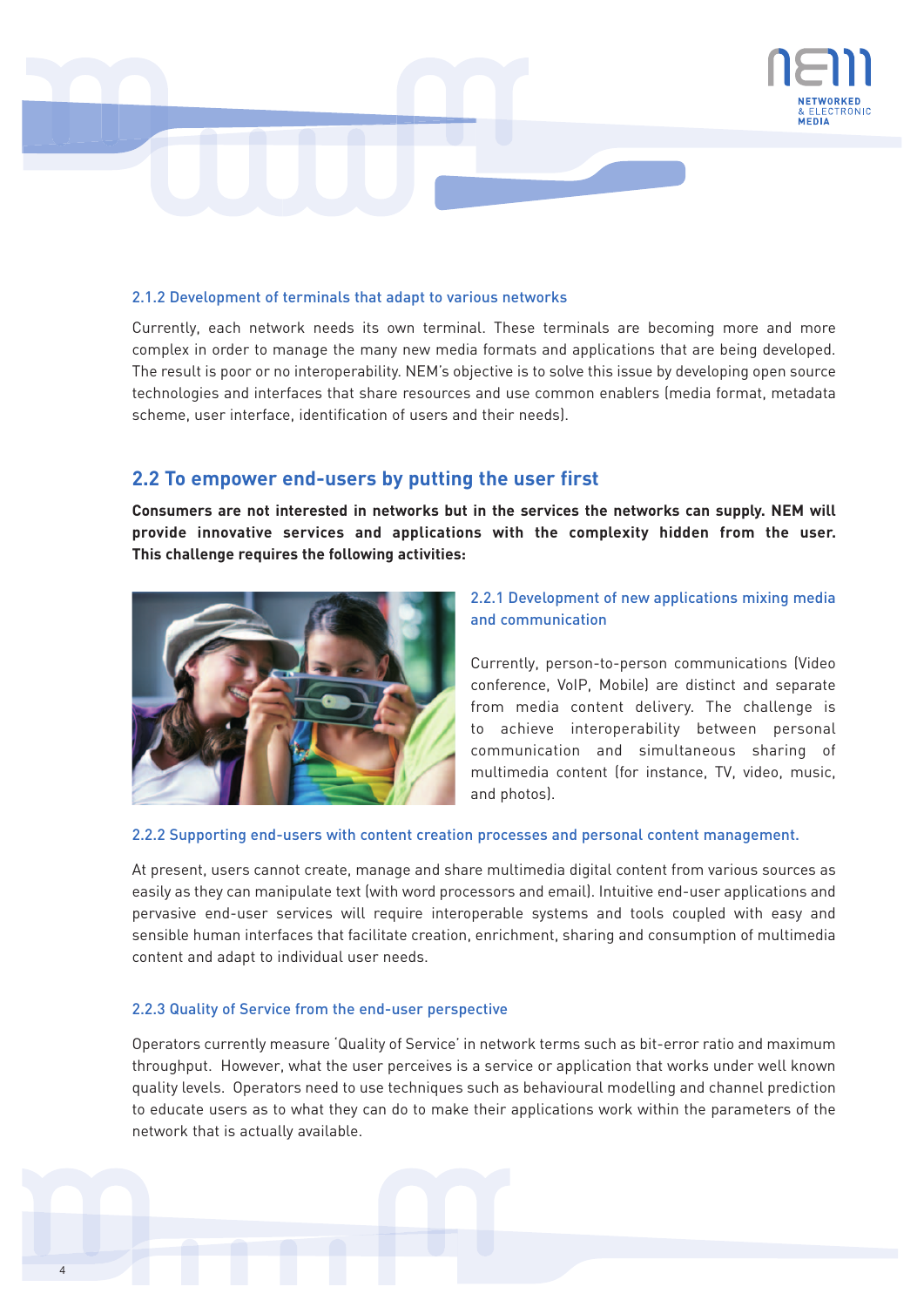

#### 2.2.4 Development of simple standards to interconnect end-users' equipment

Full inter-connection of home or extended-home media equipment is still not a reality. Integrated open architectures with seamless access for extended home applications for all types of audio-visual services needs to be developed. These architectures need to be secure, trustworthy, personalized and have context awareness solutions.

#### 2.2.5 Solutions for people with special needs

Personalisation of networks, terminals, services and applications must include recognition of -and adaptation to - individual users, whatever their special needs. NEM has a tremendous opportunity to respond to the huge social demands of the next 20 years when audiovisual aids will allow significant human assistance for millions of European with disabilities.

# **2.3 To promote "Electronic content from all to all"**

**For individual citizens, the electronic content creation and distribution process is still blocked by a lack of interoperability and an incomplete regulatory framework. This challenge requires the following activities:**



#### 2.3.1 A common digital asset management (DAM) system and interoperability rules

Several available digital asset management (DAM) systems provide safe and efficient solutions in closed domains but are not interoperable with each other. Consequently, content cannot be securely exchanged between platforms. An absolute requirement is to create a DAM system that allows real association of content with rights handled during the full content life cycle.

#### 2.3.2 Development of secure solutions for electronic content distribution

From production through electronic distribution to display, there is no current solution to protect content from unauthorised access. Most solutions provide partial security in a defined security domain but they do not track records of historical rights and access control information. This information disappears during the formatting or editing processes. Most solutions provide high protection to professional content but no simple and affordable protection for personal content. New formats and security technologies need to be developed that can be used in the media network, and that keep track of rights transfer by means of cost-effective, easy-to-use solutions. These solutions should also address digital cinema (local or distributed), as well as content storage and peer-to-peer (P2P) systems.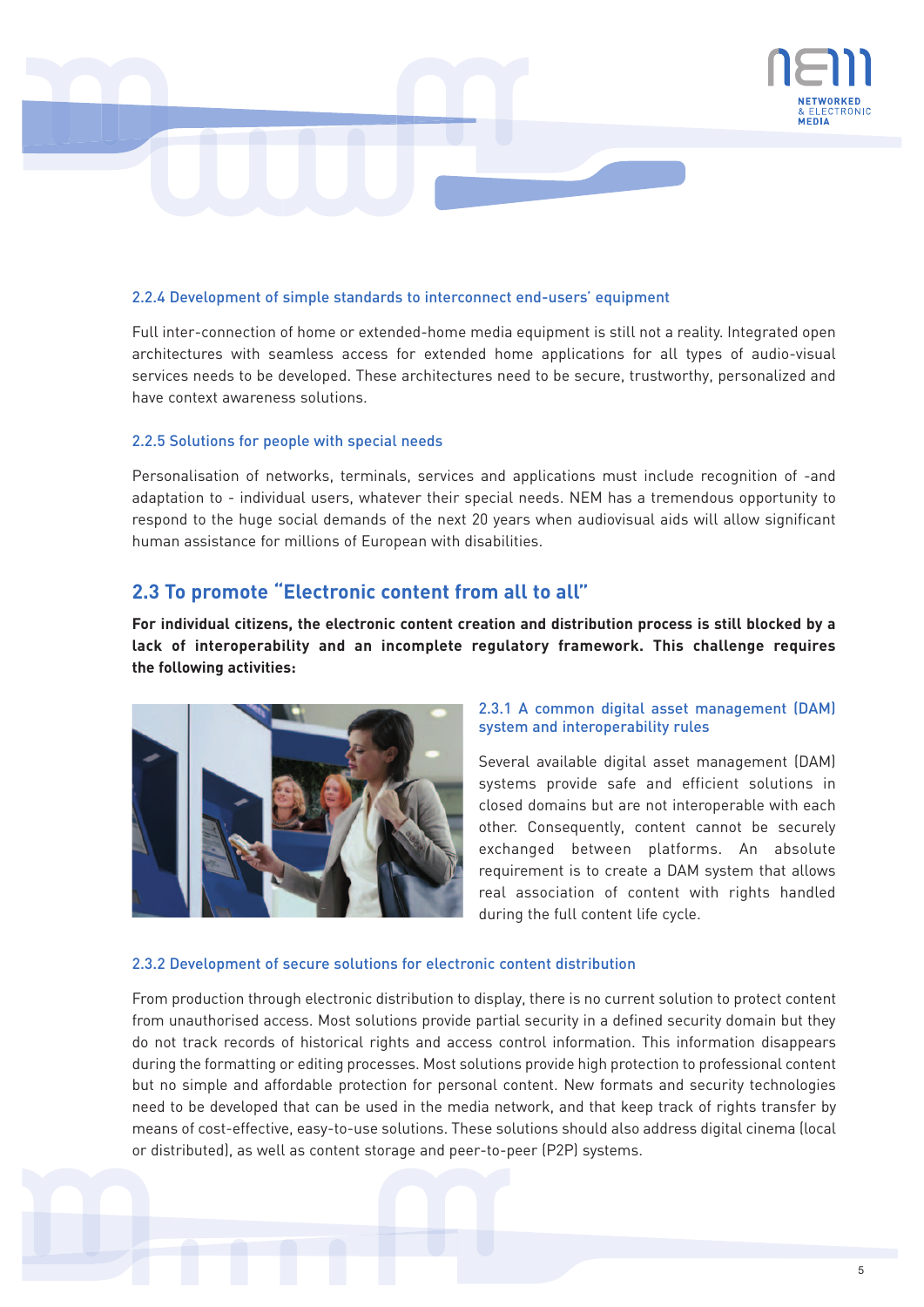

#### 2.3.3 Development of new business models with identity trust and micro payment provisions

New forms of multimedia are assets that users will want to offer for sale in a secure environment with acceptable transaction costs, even for small sums. Developing a framework for identity trust and transaction management will provide the basis to match that requirement.



# **2.4 Accelerating the convergence of various media and content formats**

**Content creation and modification is rising with the growing number of distribution channels and targeted terminals on the increase. The trend towards "push services" coupled with the variety of delivery formats creates the need for automatic real-time content personalisation and easy editing and formatting tools. This challenge requires the following activities:**

#### 2.4.1 Development of new formats and tools that enable "Produce once. Use everywhere" methodology

Currently most content has to be made specifically for each application platform. New or enhanced formats are needed that allow parallel use of content on different multiple delivery platforms, while protecting creative freedom. In addition, all associated metadata or interactive creation tools should retain versioning information from previous processing.

#### 2.4.2 Design a framework to store, manipulate, archive and manage Rich Media

Currently there are no adequate methods available for storing, archiving and searching interactive multimedia content for professional and consumer applications. With the increased use of multimedia there will be a need to develop interoperable and scalable systems to support the use of electronic media, i.e., new methods for storage, retrieval and search, and asset management.

#### 2.4.3 Development of new content formats and structures that allow cross Media interaction and integration.

Currently, content producers (TV, audio, games, etc.) do not take full advantage of the possibilities for interaction offered by new media. NEM includes the development of new forms of interactive content built around NEM tools. This will mean a stronger use of ICT/NEM platforms and services by the media industry and, at the same time, a huge opportunity for citizens to enhance their participation.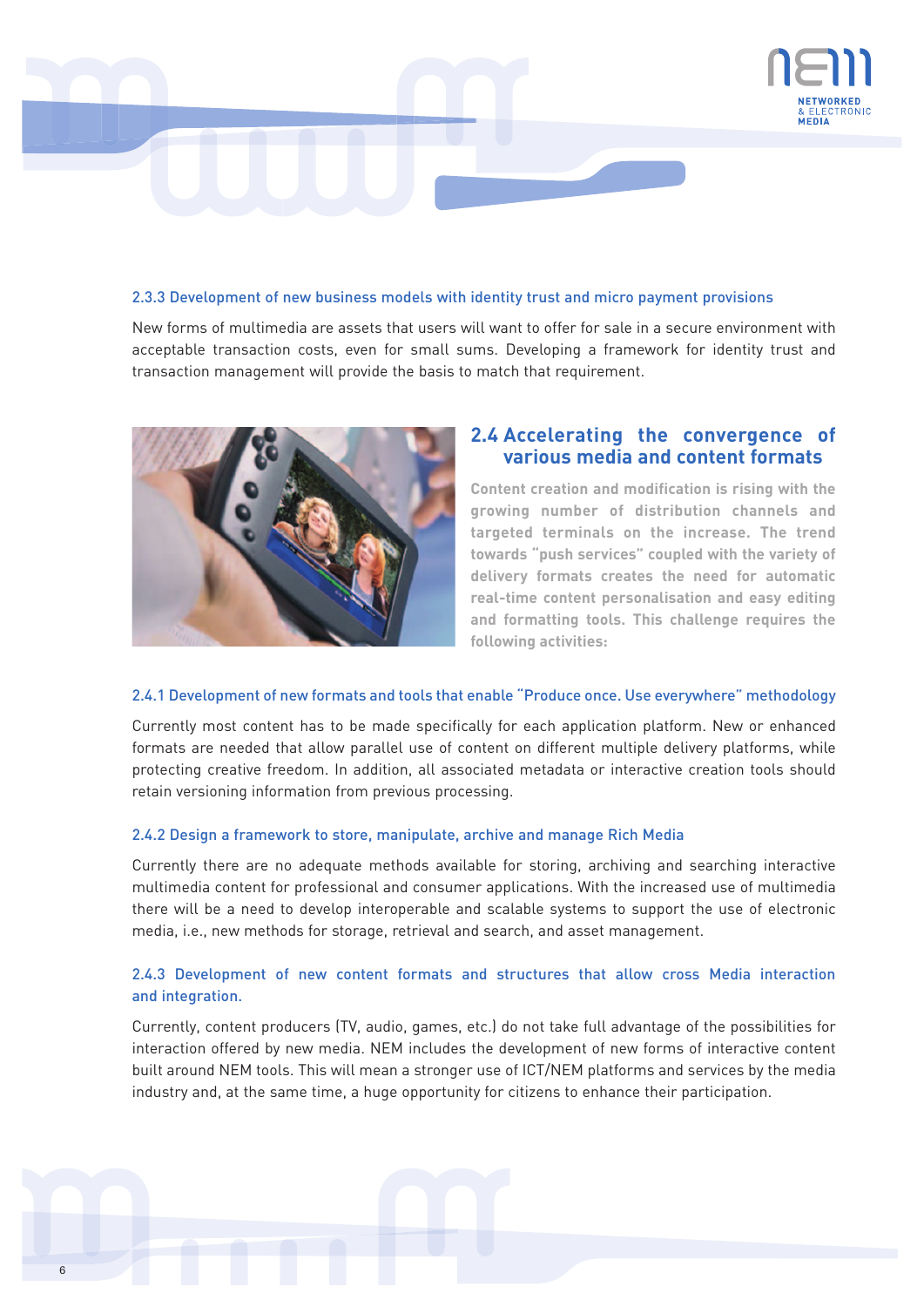



# **2.5 Development of new middleware for media applications.**

**Middleware is the software that turns a terminal into a platform that can support multiple applications. For example, common platforms are needed that can exploit the potential of content interactivity or 3D visualisation, and that can be used in various media terminals from Set-Top-Boxes to cell phones and game consoles. To address these challenges the following activity should be conducted:**

### 2.5.1 Design of open middleware platform for a wide range of applications

Current middleware solutions are not interoperable and are not available to all on fair and reasonable terms. An open

middleware framework is needed that can be used for a wide variety of services and applications. It must be adaptable and supported by suitable tools for authoring applications that will run on a wide range of devices. A suitable middleware platform would make the creation of content and user navigation transparent across different technologies, such as broadcast and internet, simultaneously stimulating both markets.